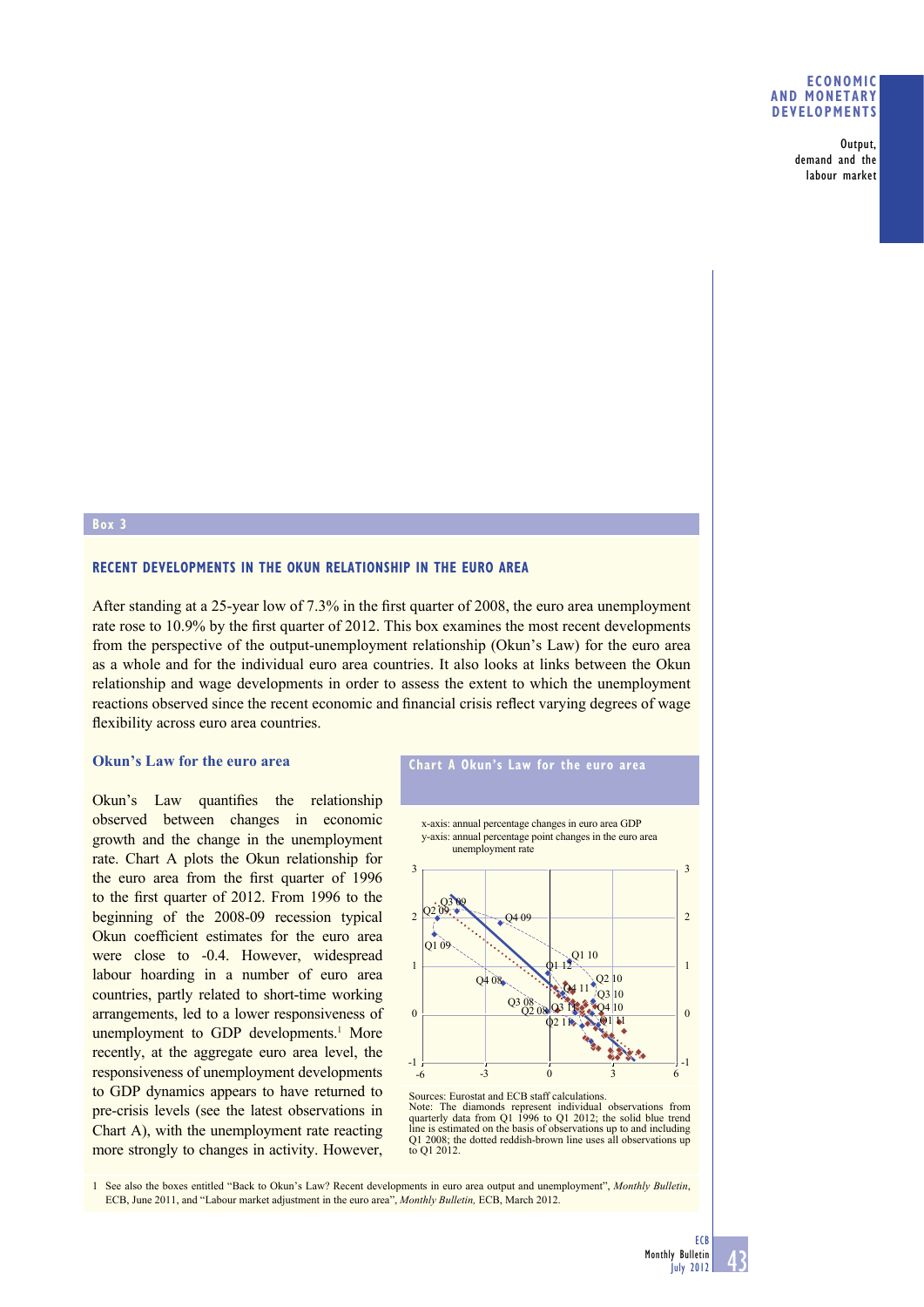developments for the euro area as a whole obscure markedly different unemployment adjustments across countries.

### **Developments at the country level**

The responsiveness of unemployment to GDP developments varies considerably across the euro area countries. Chart B highlights the degree of cross-country variation in the responsiveness of unemployment and illustrates how this responsiveness changed over the course of the crisis. The chart suggests that, prior to the onset of recession in the second quarter of 2008, Greece, Luxembourg, Malta, Estonia, Cyprus, Ireland, Italy and Austria were characterised by relatively low unemployment responsiveness to GDP developments (with estimated Okun coefficients higher than -0.2), while Germany, the Netherlands, Slovakia and particularly Spain exhibited strong and relatively swift unemployment rate reactions to changes in GDP (with estimated Okun coefficients lower than

#### **Chart B Recent movements in Okun coefficients**

x-axis: Okun coefficient Q1 1996 to Q2 2008 y-axis: Okun coefficient Q1 1996 to Q4 2011



Note: Owing to space constraints, the observation for Spain is truncated. It increases from -0.78 for the pre-recession period (Q1 1996 to Q1 2008) to almost unity (-0.98) when the later period (to Q4 2011) is included.

-0.4). In part, these differences are likely to reflect structural labour market reforms undertaken earlier in the decade in the latter economies, including efforts to reform unemployment benefit systems (such as the Hartz reforms in Germany) and the liberalisation of rules governing the use of temporary contracts (which were particularly widespread in Spain).

Countries further from the  $45^\circ$  line (in Chart B) have exhibited a more significant change in the Okun relationship since the onset of the euro area recession, with those above the line demonstrating a marked increase in the responsiveness of unemployment to GDP changes. For some countries – Greece, Cyprus, Ireland and Spain – this increase is likely to reflect the heavy job losses resulting from accumulated excessive macroeconomic imbalances in the years preceding the crisis. For countries below the 45º line – most notably Germany, the Netherlands and Belgium – declines in responsiveness are likely to be largely a consequence of the substantial short-time working arrangements adopted over the course of the crisis. Moreover, euro area countries in which labour costs have been increasing relatively rapidly over the longer term have tended to experience higher increases in their unemployment rates.<sup>2</sup>

#### **Wage responses to increases in unemployment**

The considerable differences in labour market adjustment across countries since the crisis mostly reflect differences in labour market flexibility and institutional arrangements, as well as the amount of progress being made on structural reforms. Chart C shows how wages in the euro area countries have responded to "unexpected" changes in unemployment (proxied by the difference between the actual unemployment rate and the level expected on the basis of the

2 This topic was also discussed in the box entitled "Labour market adjustment in the euro area", *Monthly Bulletin*, ECB, March 2012.